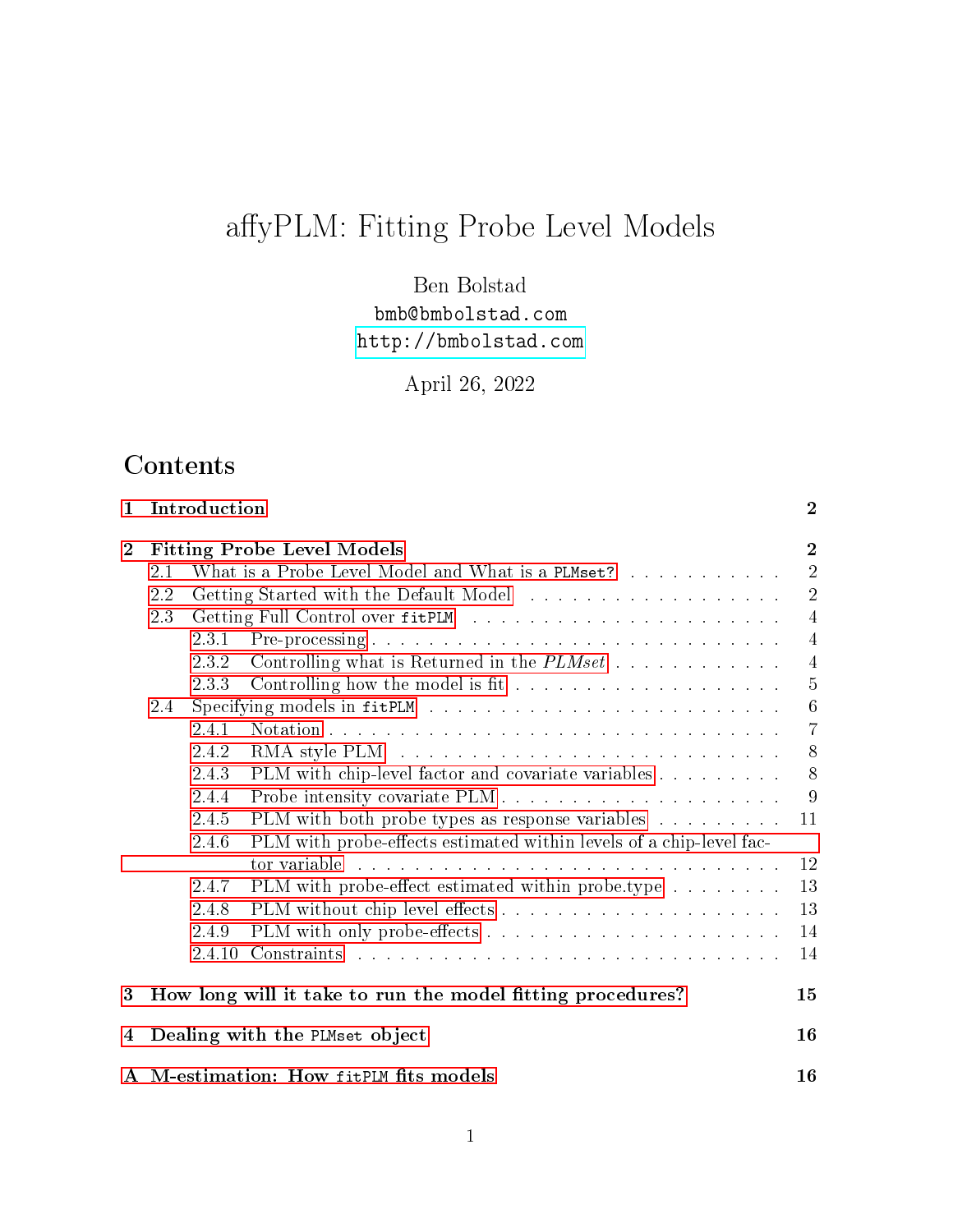[B Variance Matrix and Standard error estimates for](#page-16-0) fitPLM 17

## <span id="page-1-0"></span>1 Introduction

This majority of this document describes the fitPLM function. Other vignettes for affy-PLM describe quality assessment tools and the threestep function for computing expression measures. After starting R, the package should be loaded using:

```
> library(affyPLM)
> require(affydata)
> data(Dilution) # an example dataset provided by the affydata package
> ##FIXME: drop this after Dilution is updated
> Dilution = updateObject(Dilution)
> options(width=36)
```
this will load affyPLM as well as the affy package and its dependencies. The *Dilution* dataset will serve as an example dataset for this document.

## <span id="page-1-1"></span>2 Fitting Probe Level Models

#### <span id="page-1-2"></span>2.1 What is a Probe Level Model and What is a PLMset?

A probe level model (PLM) is a model that is fit to probe-intensity data. More specifically, it is where we fit a model with probe level and chip level parameters on a probeset by probeset basis. It is easy to arrange the probe-intensity data for a probeset so that the rows are probes and the columns are chips. In this case, our probe level parameters could be factor variable for each probe. The chip level parameters might be a factor variable with a level for each array, factor variables grouping the chips into treatment groups or perhaps some sort of covariate variable (pH, temperature, etc).

A PLMset is an R object that holds the results of a fitted probe level model. Among the items stored are parameter estimates and corresponding standard errors, weights and residuals.

#### <span id="page-1-3"></span>2.2 Getting Started with the Default Model

The main function for fitting PLM is the function fit PLM. The easiest way to call the function is to call it by passing an  $AffyBatch$  object without any other arguments, this will fit a linear model with an effect estimated for each chip and an effect for each probe. This can be accomplished using:

> Pset <- fitPLM(Dilution)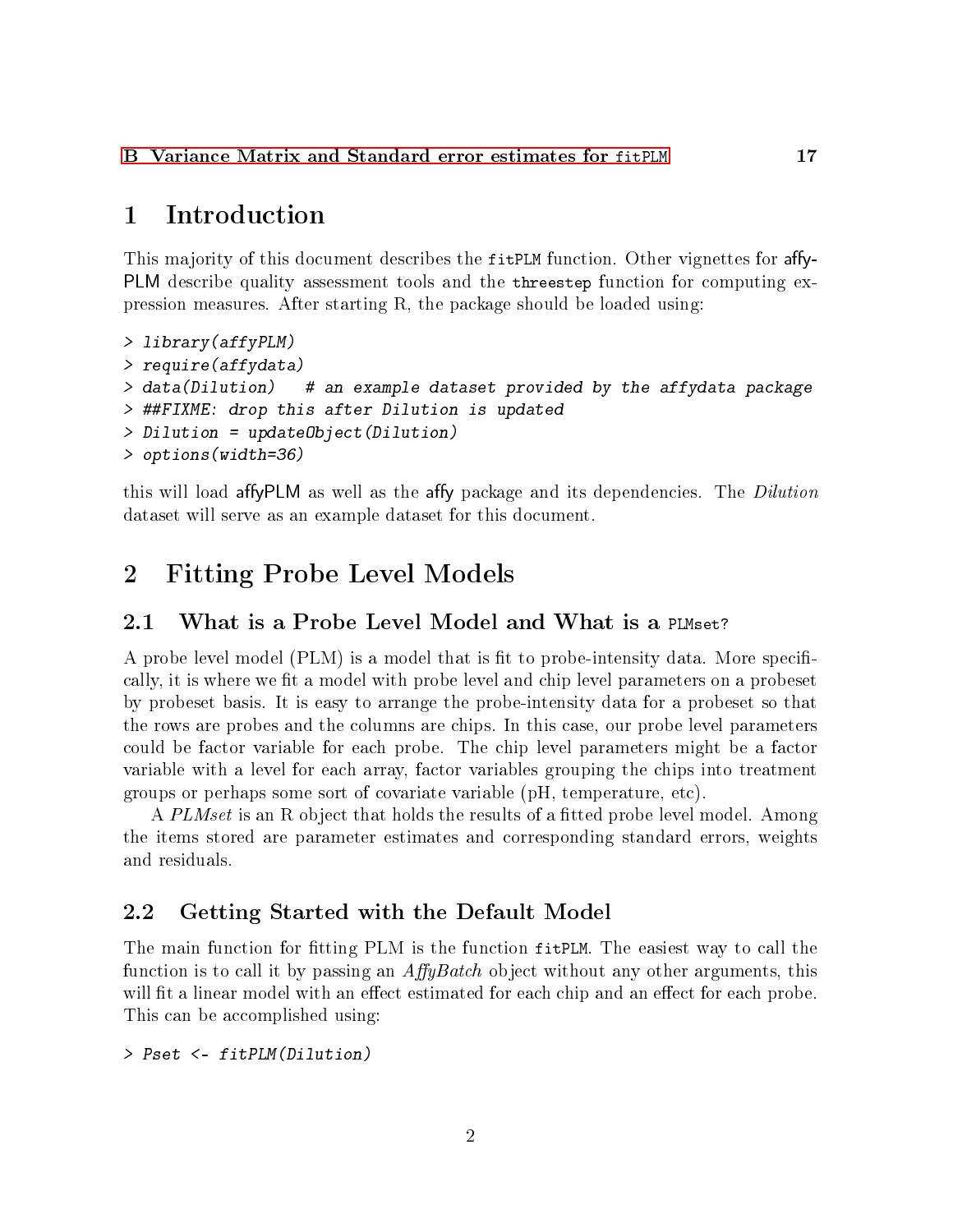Once you have a fitted model stored in a *PLMset* object the chip level parameter estimates and the corresponding standard errors can be examined using the accessor functions coefs and se respectively. For example, to examine the parameter estimates for the first 5 probesets and their corresponding standard error estimates use:

> coefs(Pset)[1:5,]

```
20A 20B
1000_at 7.712294 7.589361
1001_at 5.403364 5.246518
1002_f_at 6.001354 5.842818
1003_s_at 6.682994 6.369082
1004_at 6.265231 5.923743
              10A 10B
1000_at 7.604202 7.553845
1001_at 5.273806 5.361613
1002_f_at 5.875315 5.901890
1003_s_at 6.497949 6.402645
1004_at 6.150849 6.088775
```
> se(Pset)[1:5,]

```
20A 20B
1000_at 0.03798884 0.03674159
1001_at 0.05850398 0.05889818
1002_f_at 0.06684381 0.06552410
1003_s_at 0.06114870 0.05960099
1004_at 0.05008044 0.04901129
                10A 10B
1000_at 0.03947771 0.03526104
1001_at 0.05917896 0.05606087
1002_f_at 0.06373685 0.06468718
1003_s_at 0.06161744 0.06088377
1004_at 0.04981253 0.04707150
```
Note that the default model is the RMA expression measure model. Specifically, the default model is

$$
\log_2 \text{PM}_{kij} = \beta_{kj} + \alpha_{ki} + \epsilon_{kij}
$$

where  $\beta_{kj}$  is the log<sub>2</sub> gene expression value on array  $j$  for probeset  $k$  and  $\alpha_{ki}$  are probe effects. Note that to make the model identifiable the constraint  $\sum_{i=1}^{I} \alpha_{ki} = 0$  is used. Thus, for this default model, the parameter estimates given are gene expression values.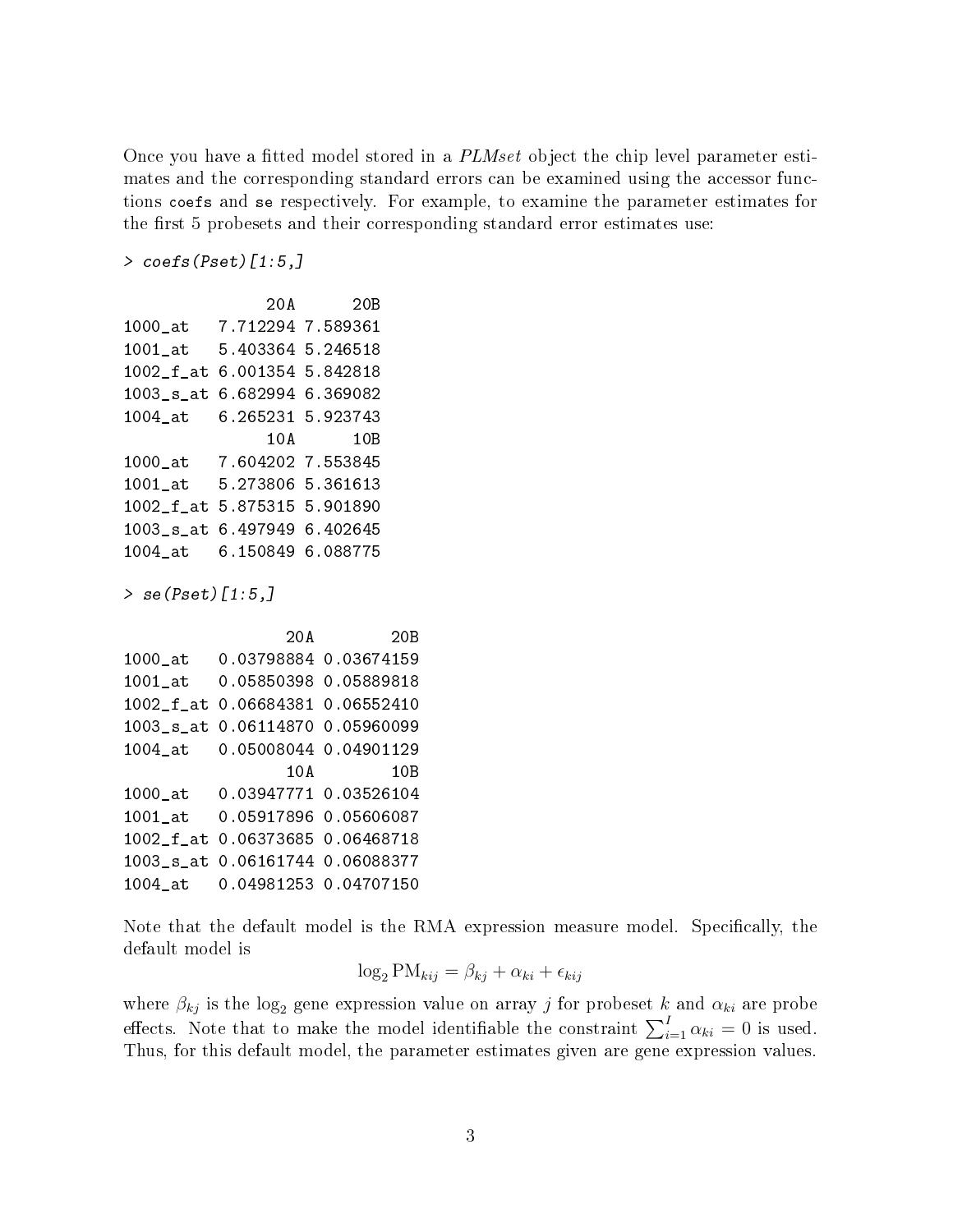## <span id="page-3-0"></span>2.3 Getting Full Control over fitPLM

While the default model is very useful and simple to use, the fitPLM function also provides the user with a great deal of control. Specically, the user has the ability to change the preprocessing, how the model is tted and what output is returned.

### <span id="page-3-1"></span>2.3.1 Pre-processing

By default, the fitPLM function will preprocess the data using the RMA preprocessing steps. In particular, it uses the same background and normalization as the rma function of the affy package. It is possible to turn off either of these preprocessing steps by specifying that background and/or normalize are FALSE in the call to fitPLM. The arguments background.method and normalize.method can be used to control which pre-processing methods are used. The same preprocessing methods, as described in the threestep vignette, may be used with the fitPLM function.

### <span id="page-3-2"></span>2.3.2 Controlling what is Returned in the PLMset

The  $PLMset$  that the fitPLM function returns contains a number of different quantities, some of which are always returned such as parameter estimates and standard error estimates and others which are more optional. The user can control whether weights, residuals, variance-covariance matrices and residual standard deviations are returned. By default, all of these items are returned, but in certain situations a user might find it useful to exclude certain items to save memory. Control is via the output.param argument which should be provided as a list. The default settings can be seen by typing

```
> verify.output.param()
$weights
[1] TRUE
$residuals
[1] TRUE
$varcov
[1] "none"
$resid.SE
[1] TRUE
```
Control of whether weights, residuals and residual standard deviations are returned is via logical variables. There are three options varcov = "none", varcov = "chiplevel" and varcov = "all" for variance covariance matrices. These correspond to, not returning any variance estimates, only the portion of the variance covariance matrix related to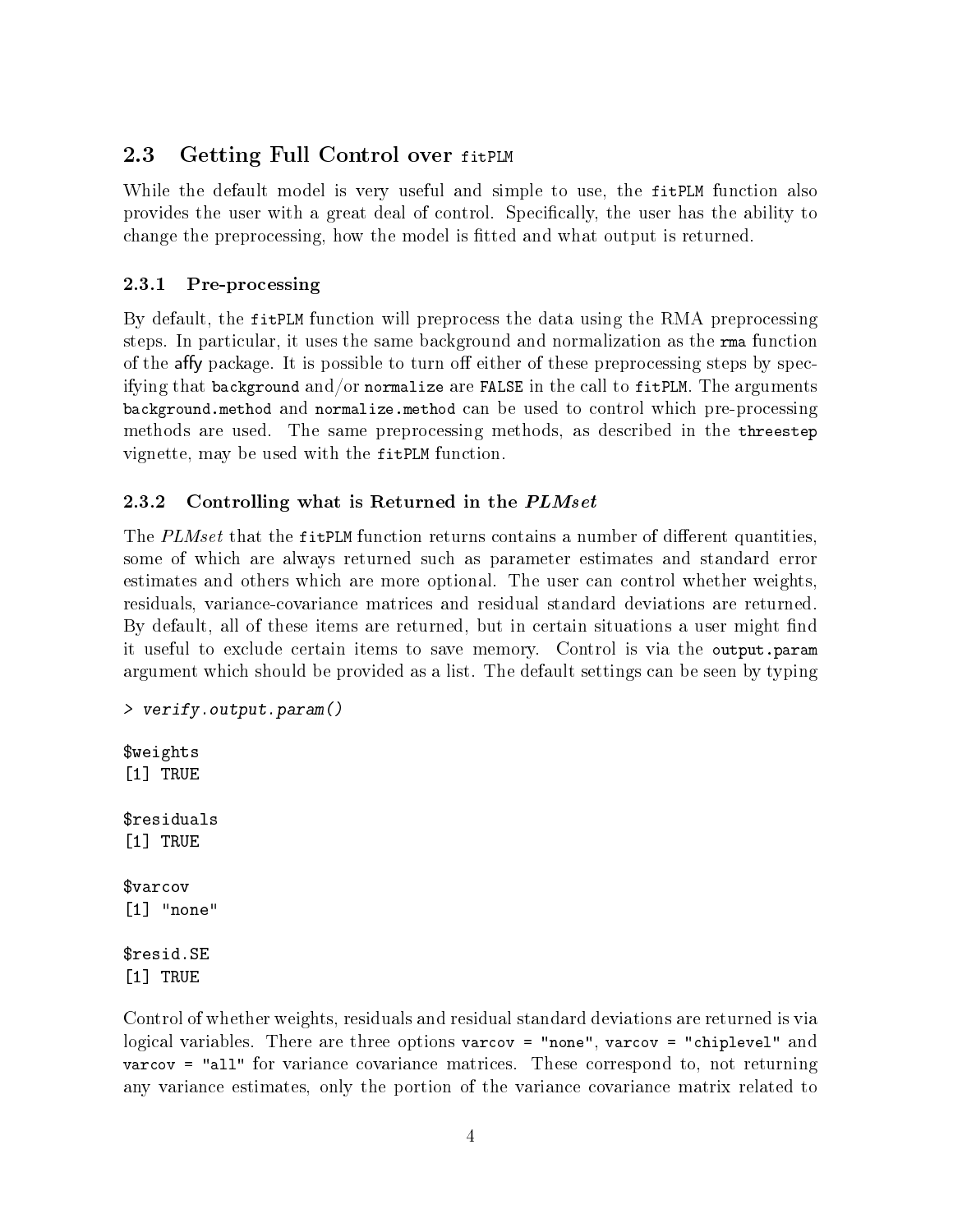the chiplevel parameters or the entire variance covariance matrix respectively. When each probeset has a large number of probes (or there are large numbers of parameters in the model) the last option will return many large variance covariance matrices. The following code returns a PLMset with no weights or residuals stored:

> Pset <- fitPLM(Dilution,output.param=list(residuals=FALSE,weights=FALSE))

### <span id="page-4-0"></span>2.3.3 Controlling how the model is fit

fitPLM implements iteratively re-weighted least squares M-estimation regression. Control over how fitPLM carries out the model fitting procedure is given by the model.param argument. This value of this parameter should be a list of settings. In particular, these settings are the following:

- trans.fn which controls how the response variable is transformed. This value should be a string. By default trans.fn="log2", but other possible options include: "loge" or "ln" to use the natural logarithm, "log10" for logarithm base 10, "sqrt" for square root and "cuberoot" to use a cubic root transformation.
- se.type which controls how the variance-covariance matrix is estimated in the Mestimation procedure. Possible values are 1, 2, 3 or 4. See the Appendix for more details.
- psi.type is a string which selects how the weights are computed in the robust regression. By default psi.type="Huber". Other possible options include "fair", "Cauchy", "Geman-McClure", "Welsch", "Tukey", and "Andrews". More details can be found in the Appendix.
- psi.k is a numerical tuning constant used by psi.type. The default values are dependent on the option chosen by psi.type. More details can be found in the Appendix.
- max.its controls the maximum number of iterations of IRLS that will be used in the model tting procedure. By default max.its=20. Note, that this many iterations may not be needed if convergence occurs.
- init.method controls how the initial parameter estimates are derived. By default init.method="ls" ordinary least squares is used although "Huber" is also a possibility.
- weights.chip are input weights for each chip in the dataset. This parameter should be a vector of length number of arrays in the dataset. By default, every chip is given equal weight.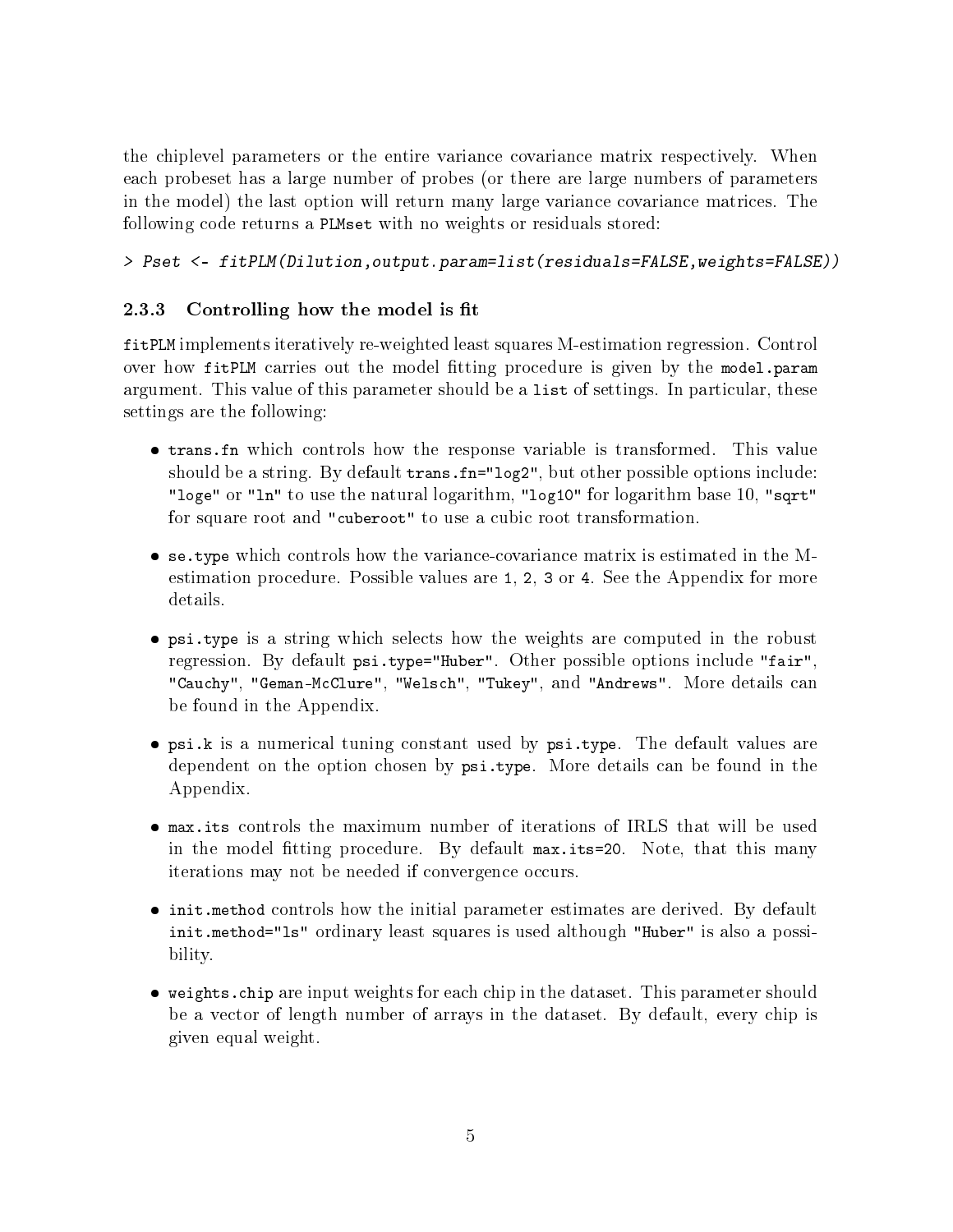weights.probe are input weights for each probe in the dataset. This parameter should be a vector of length number of probes in dataset (this length depends on the response variable in the model). By default, every probe has equal weight.

As an example, we use model.param to control the fitting procedure so that it is fit as a standard linear regression model (ie without robustness). This is accomplished by:

> Pset <- fitPLM(Dilution,model.param=list(max.its=0))

## <span id="page-5-0"></span>2.4 Specifying models in fitPLM

Although the default model is very useful, it is by no means the only model that can be fitted using fitPLM. In this section we describe many, but certainly not all the different types of models which may be tted. In the example code presented here we will use the subset argument to restrict model fitting to the first 100 probesets for speed. In any real analysis model fitting would be carried out to all probesets on a particular array type.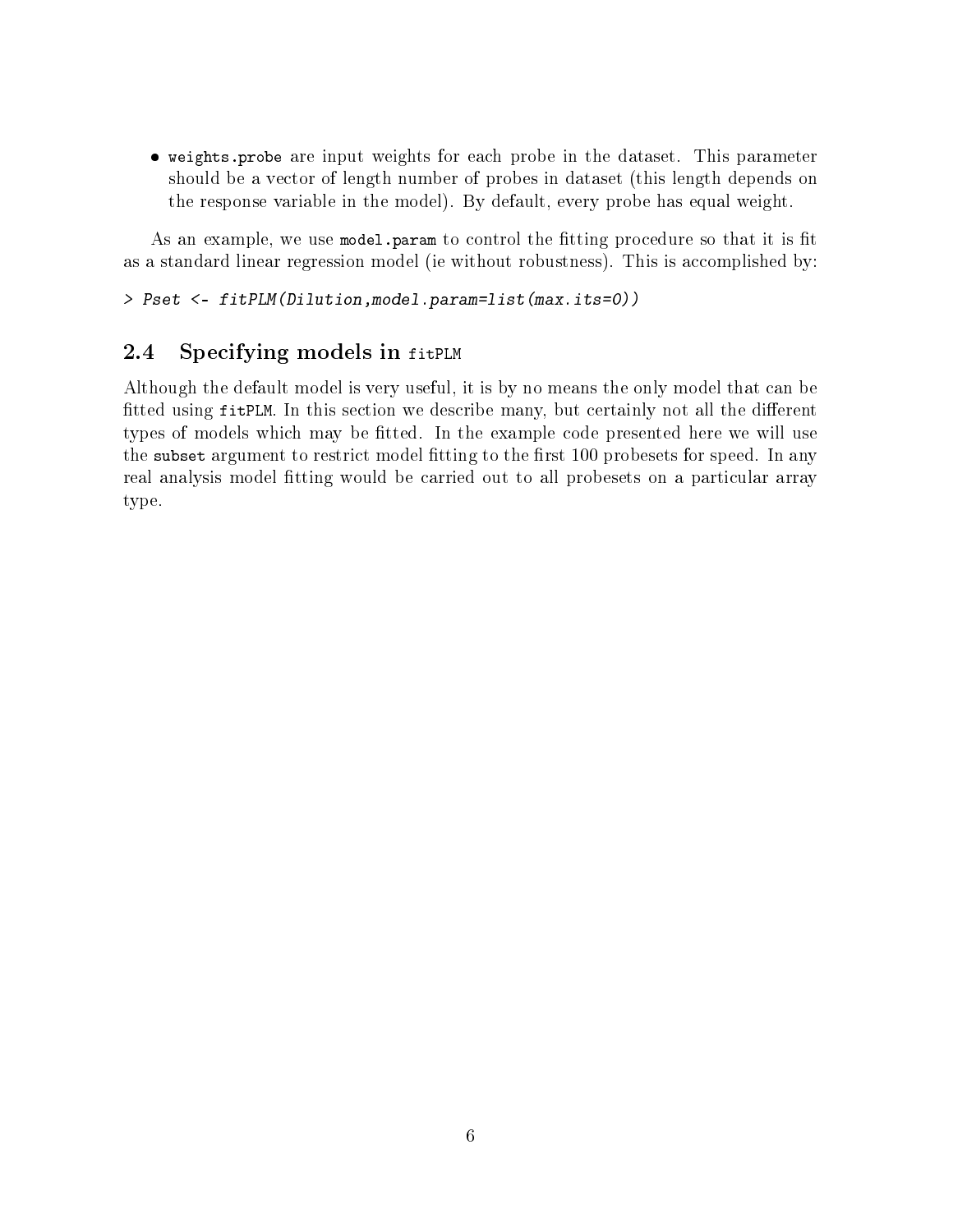### <span id="page-6-0"></span>2.4.1 Notation

| $\dot{\imath}$    | Index for probes $i = 1, \ldots, I_k$                                           |
|-------------------|---------------------------------------------------------------------------------|
| j                 | Index for arrays $j = 1, \ldots, J$                                             |
| $\boldsymbol{k}$  | Index for probeset $k = 1, , K$                                                 |
| l                 | Index for probe type $l = 1, 2$ where 1 is PM and 2 is MM.                      |
| m                 | Index for level of primary treatment factor variable $m = 1, \ldots, M$         |
| $\alpha_{ki}$     | probe effect parameter for probe $i$                                            |
|                   | Included in the model by using probes                                           |
| $\alpha_{kim}$    | probe effect parameter for probe <i>i</i> estimated only for arrays where       |
|                   | primary treatment factor variable is level $m$                                  |
|                   | Included in the model by using treatment: probes                                |
| $\alpha_{kil}$    | probe effect parameter for probe $i$ estimated only for probes of               |
|                   | type $l$                                                                        |
|                   | Included in the model by using probe. type: probes                              |
| $\alpha_{kilm}$   | probe effect parameter for probe $i$ estimated only for probes of               |
|                   | type $l$ where primary treatment factor variable is level $m$                   |
|                   | Included in the model by using treatment: probe. type: probes                   |
| $\beta_{kj}$      | array (chip) effect.                                                            |
|                   | Included in the model by using samples                                          |
| $\phi_{kl}$       | probe-type effect                                                               |
|                   | Included in the model by using probe. types                                     |
| $\phi_{klm}$      | probe-type effect for probe type $l$ estimated only for arrays where            |
|                   | primary treatment factor variable is level $m$                                  |
|                   | Included in the model by using treatment: probe. types                          |
| $\phi_{klj}$      | probe-type effect for probe type $l$ estimated only for array $j$               |
|                   | Included in the model by using samples: probe. types                            |
| $\theta$          | a vector of chip-level parameters                                               |
| $\mu_k$           | an intercept parameter                                                          |
| $\gamma_k$        | a slope parameter                                                               |
| $y_{kijl}$        | a processed probe-intensity. Typically on $log2$ scale.                         |
| $\epsilon_{kijl}$ | an error term                                                                   |
| $x_j$             | measurements of chip-level factor and covariate variables for chip $j$          |
|                   | In the model descriptions below we will use treatment, trt.cov for these terms. |
|                   | In practice these would be replaced with names of variables in the current      |
|                   | R environment or the <i>phenoData</i> of the supplied $AffyBatch$ .             |

Since we are focusing on models that are fitted in a probeset by probeset manner for brevity the subscript  $k$  will be omitted from further discussion. Note the terms probes, samples and probe.types are considered reserved words when specifying a model to fitPLM.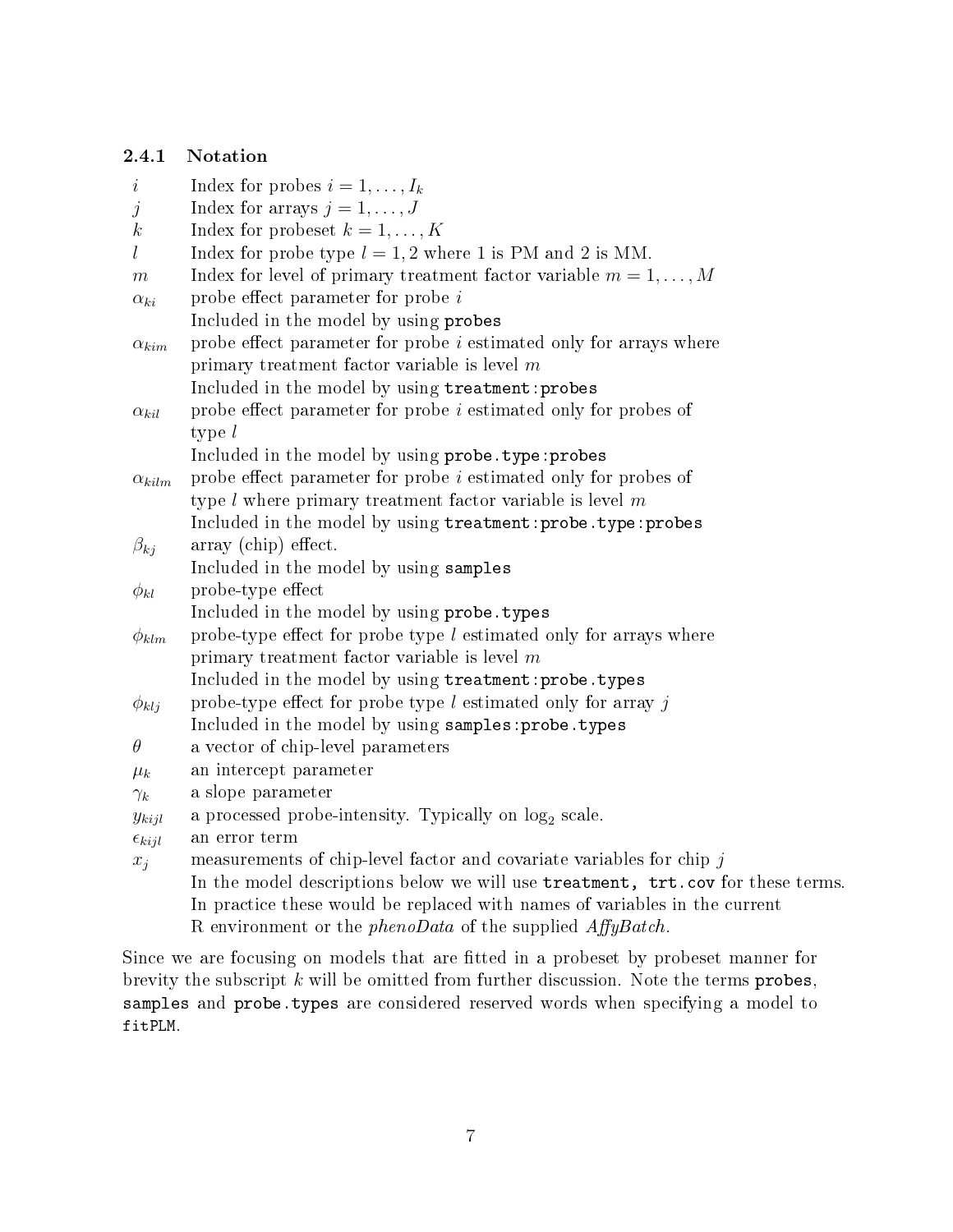#### <span id="page-7-0"></span>2.4.2 RMA style PLM

These are variations of the RMA model each consisting of models with chip and probeeffects. The first, PM  $\sim$  -1 + samples + probes, is the default model used when no model is specified in the fitPLM call.

| Model                                                | fitPLM syntax                   |
|------------------------------------------------------|---------------------------------|
| $y_{ij1} = \beta_j + \alpha_i + \epsilon_{ij}$       | PM $\sim$ -1 + samples + probes |
| $y_{ij1} = \mu + \beta_j + \alpha_i + \epsilon_{ij}$ | PM $\sim$ samples + probes      |
| $y_{ij1} = \beta_i + \epsilon_{ij}$                  | PM $\sim$ -1 + samples          |
| $y_{ij1} = \mu + \beta_j + \epsilon_{ij}$            | PM $\sim$ samples               |
| $y_{ij2} = \beta_j + \alpha_i + \epsilon_{ij}$       | MM $\sim$ -1 + samples + probes |
| $y_{ij2} = \mu + \beta_j + \alpha_i + \epsilon_{ij}$ | MM $\sim$ samples + probes      |
| $y_{ij2} = \beta_i + \epsilon_{ij}$                  | MM $\sim$ -1 + samples          |
| $y_{ij2} = \mu + \beta_j + \epsilon_{ij}$            | MM $\sim$ samples               |

#### <span id="page-7-1"></span>2.4.3 PLM with chip-level factor and covariate variables

These models use treatment variables as an alternative to sample effects for the chip level factors.

| Model                                                                                                                                                      | fitPLM syntax                               |
|------------------------------------------------------------------------------------------------------------------------------------------------------------|---------------------------------------------|
|                                                                                                                                                            | PM $\sim$ -1 + treatment + trt.cov + probes |
|                                                                                                                                                            | PM $\sim$ -1 + treatment + trt.cov          |
| $\begin{array}{l} y_{ij1}=x_j^T\theta+\alpha_i+\epsilon_{ij}\\ y_{ij1}=x_j^T\theta+\epsilon_{ij}\\ y_{ij2}=x_j^T\theta+\alpha_i+\epsilon_{ij} \end{array}$ | MM $\sim$ -1 + treatment + trt.cov + probes |
| $y_{ij2} = x_i^T \theta + \epsilon_{ij}$                                                                                                                   | MM $\sim$ -1 + treatment + trt.cov          |

For example to fit, a model with effects for both liver tissue concentration and scanner along with probe effects with MM as the response variable to the first 100 probesets of the Dilution dataset the following code would be used:

```
> Pset <- fitPLM(Dilution, MM ~ -1 + liver + scanner + probes, subset = geneNames(Dilut
```
Examining the fitted chip-level parameter estimates for the first probeset via:

> coefs(Pset)[1,]

```
liver_10 liver_20 scanner_2
6.26484583 6.41754460 -0.07134098
```
shows that the treatment effect for scanner was constrained to make the model identifiable. fitPLM always leaves the first factor variable unconstrained if there is no intercept term. All other chip level factor variables are constrained. The parameter estimates for the probe effects can be examined as follows:

```
> coefs.probe(Pset)[1]
```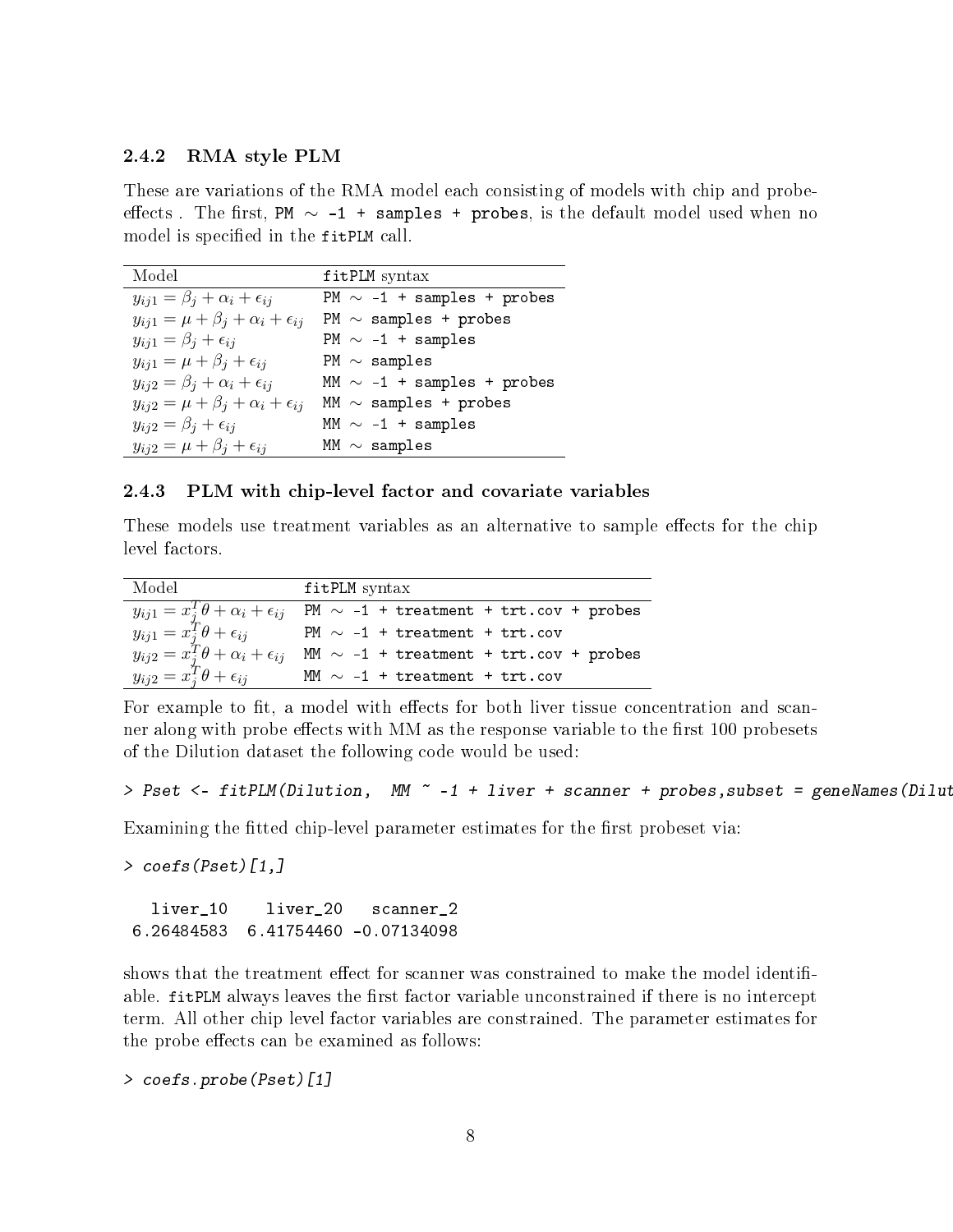\$`1000\_at`

|          | Overall      |
|----------|--------------|
| probe_1  | 3.0216710    |
| probe_2  | 0.2126189    |
| probe_3  | $-2.0222307$ |
| probe_4  | $-0.3203435$ |
| probe_5  | $-2.0974766$ |
| probe_6  | 3.3955995    |
| probe_7  | $-2.7692459$ |
| probe_8  | $-3.5822543$ |
| probe_9  | $-1.2662559$ |
| probe_10 | $-1.3146932$ |
| probe_11 | $-0.8544930$ |
| probe_12 | $-2.0119851$ |
| probe_13 | 3.0164205    |
| probe_14 | 4.5947743    |
| probe_15 | 1.8807170    |

To make a treat a variable as a covariate rather than a factor variable the variable.type argument may be used. For example, to fit a model with the logarithm of liver concentration treated as a covariate we could do the following:

```
> logliver <- log2(c(20,20,10,10))
> Pset <- fitPLM(Dilution,model=PM~-1+probes+logliver+scanner, variable.type=c(logliver
Warning: No default variable type so assuming 'factor'
> coefs(Pset)[1,]
  logliver scanner_1 scanner_2
0.04494461 7.47722447 7.44720674
```
#### <span id="page-8-0"></span>2.4.4 Probe intensity covariate PLM

This class of models allows the inclusion of PM or MM probe intensities as covariate variables in the model. Note that the fitting methods currently used by fitPLM are robust, but not resistant (ie outliers in the response variable are dealt with, but outliers in explanatory variables are not).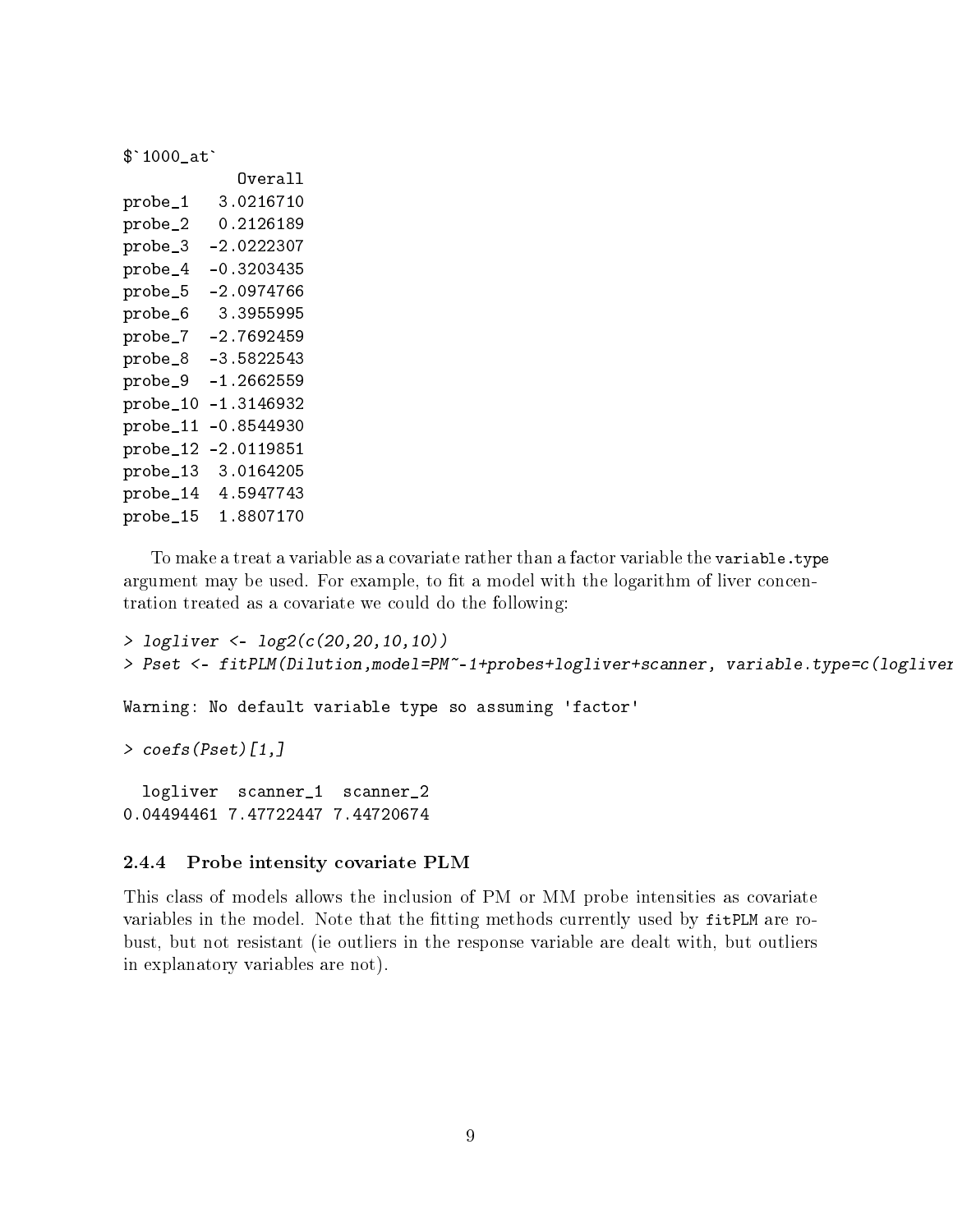| Model                                                                 | fitPLM syntax                               |
|-----------------------------------------------------------------------|---------------------------------------------|
| $y_{ij1} = \gamma y_{ij2} + \beta_j + \alpha_i + \epsilon_{ij}$       | PM $\sim$ -1 + MM + samples + probes        |
| $y_{ij1} = \gamma y_{ij2} + \mu + \beta_j + \alpha_i + \epsilon_{ij}$ | $PM \sim MM + samples + probes$             |
| $y_{ij1} = \gamma y_{ij2} + \beta_i + \epsilon_{ij}$                  | $PM \sim -1$ + MM +samples                  |
| $y_{ij1} = \gamma y_{ij2} + \mu + \beta_j + \epsilon_{ij}$            | $PM \sim MM + samples$                      |
| $y_{ij2} = \gamma y_{ij1} + \beta_j + \alpha_i + \epsilon_{ij}$       | MM $\sim$ -1 + PM + samples + probes        |
| $y_{ij2} = \gamma y_{ij1} + \mu + \beta_j + \alpha_i + \epsilon_{ij}$ | MM $\sim$ PM + samples + probes             |
| $y_{ij2} = \gamma y_{ij1} + \beta_j + \epsilon_{ij}$                  | MM $\sim$ -1 + PM +samples                  |
| $y_{ij2} = \gamma y_{ij1} + \mu + \beta_i + \epsilon_{ij}$            | MM $\sim$ PM + samples                      |
| $y_{ij1} = x_i^T \theta + \gamma y_{ij2} + \alpha_i + \epsilon_{ij}$  | PM $\sim$ MM + treatment + trt.cov + probes |
| $y_{ij1} = x_i^T \theta + \gamma y_{ij2} + \epsilon_{ij}$             | $PM \sim MM + treatment + trt.cov$          |
| $y_{ij2} = x_i^T \theta + \gamma y_{ij1} + \alpha_i + \epsilon_{ij}$  | MM $\sim$ PM + treatment + trt.cov + probes |
| $y_{ij2} = x_i^T \theta + \gamma y_{ij1} + \epsilon_{ij}$             | MM $\sim$ PM + treatment + trt.cov          |

To fit a model with an intercept term, MM covariate variable, sample and probe effects use the following code:

```
> Pset <- fitPLM(Dilution, PM ~ MM + samples + probes, subset = geneNames(Dilution)[1:1000]
```
We can examine the various parameter estimates for the model fit to the first probeset using:

```
> coefs(Pset)[1,]
       20B 10A 10B
-0.01390033 -0.02593732 -0.05154342
> coefs.const(Pset)[1,]
Intercept MM
6.9439916 0.1131364
> coefs.probe(Pset)[1]
$`1000_at`
            Overall
probe_1 -0.09248614
probe_2 0.05086713
probe_3 -2.05564830
probe_4 1.55090007
probe_5 -1.63841905
probe_6 1.05603587
probe_7 -3.40366080
probe_8 -1.07325873
probe_9 0.18670389
probe_10 -0.52200547
```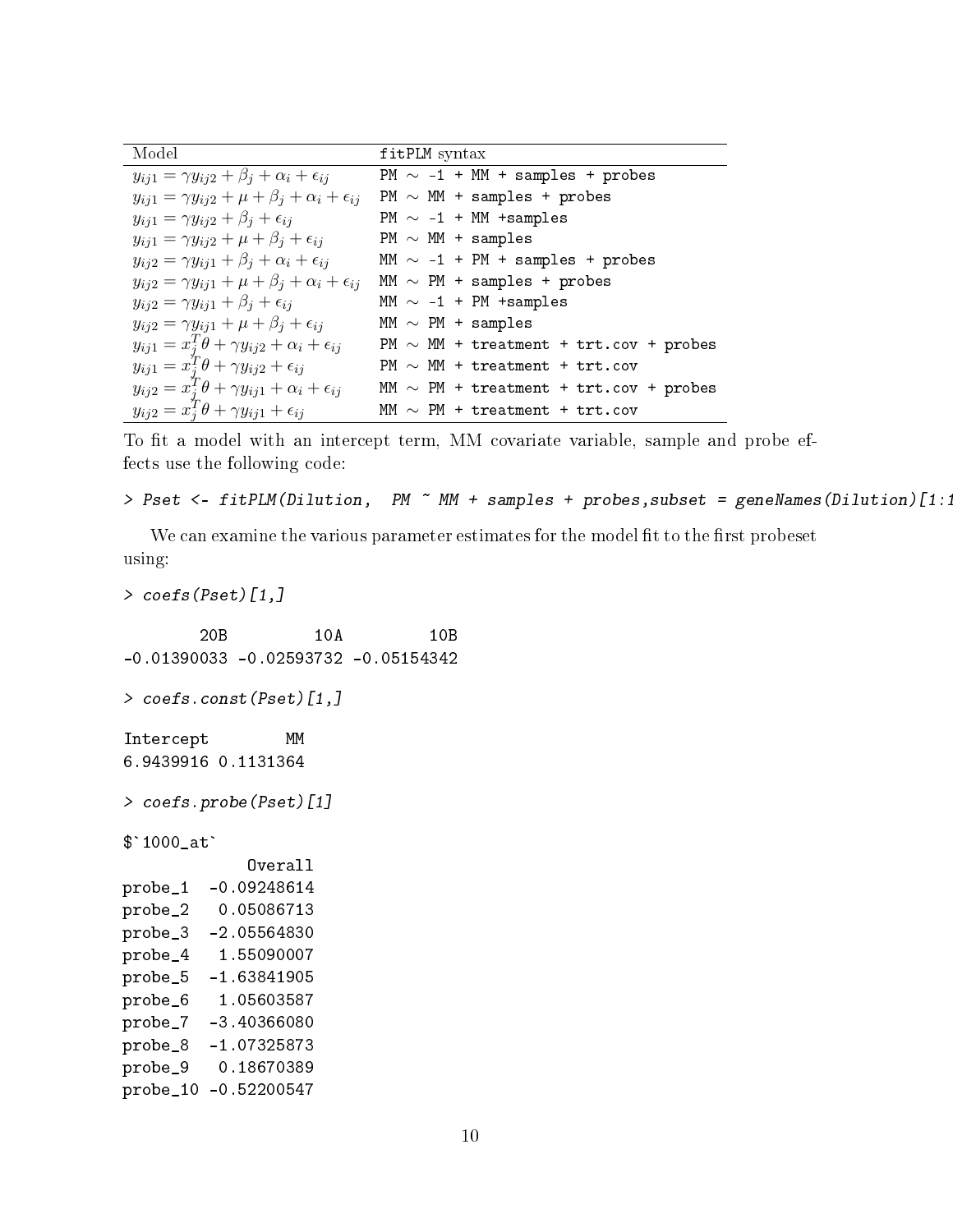probe\_11 -0.85784749 probe\_12 0.73605865 probe\_13 2.18822218 probe\_14 2.96008104 probe\_15 1.31332885

As can be seen by this example code intercept and covariate parameters are accessed using coefs.const.

#### <span id="page-10-0"></span>2.4.5 PLM with both probe types as response variables

It is possible to fit a model that uses both PM and MM intensities as the response variable. This is done by specifying PMMM as the response term in the model. When both PM and MM intensities are used as the response, there is a special reserved term probe.type which may (optionally) be used as part of the model specification. This term designates that a probe type effect (ie whether PM or MM) should be included in the model.

| Model                                                          | fitPLM syntax                                         |
|----------------------------------------------------------------|-------------------------------------------------------|
| $y_{ijl} = \beta_j + \phi_j + \alpha_i + \epsilon_{ijl}$       | PMMM $\sim$ -1 + samples + probe.type + probes        |
| $y_{ijl} = \mu + \beta_j + \phi_j + \alpha_i + \epsilon_{ijl}$ | PMMM $\sim$ samples + probe.type + probes             |
| $y_{ijl} = \beta_j + \phi_j + \epsilon_{ijl}$                  | PMMM $\sim$ -1 + samples+ probe.type                  |
| $y_{ijl} = \mu + \beta_j + \phi_j + \epsilon_{ijl}$            | PMMM $\sim$ samples+ probe.type                       |
| $y_{ijl} = x_j^T \theta + \phi_j + \alpha_i + \epsilon_{ijl}$  | PMMM $\sim$ treatment + trt.cov + probe.type + probes |
| $y_{ijl} = x_i^T \theta + \phi_j + \epsilon_{ijl}$             | PMMM $\sim$ treatment + trt.cov + probe.types         |
| $y_{ijl} = x_i^T \theta + \phi_j + \alpha_i + \epsilon_{ijl}$  | PMMM $\sim$ treatment + trt.cov + probe.type + probes |
| $y_{ijl} = x_i^T \theta + \phi_j + \epsilon_{ijl}$             | PMMM $\sim$ treatment + trt.cov + probe.type          |

For example to fit such a model with factor variables for liver RNA concentration. probe type and probe effects use:

```
> Pset <- fitPLM(Dilution, PMMM ~ liver + probe.type + probes, subset = geneNames(Dilut
```
Examining the parameter estimates:

```
> coefs(Pset)[1,]
```
[1] 0.06796632

> coefs.const(Pset)[1,]

Intercept probe.type\_MM 7.597301 -1.317395

```
> coefs.probe(Pset)[1]
```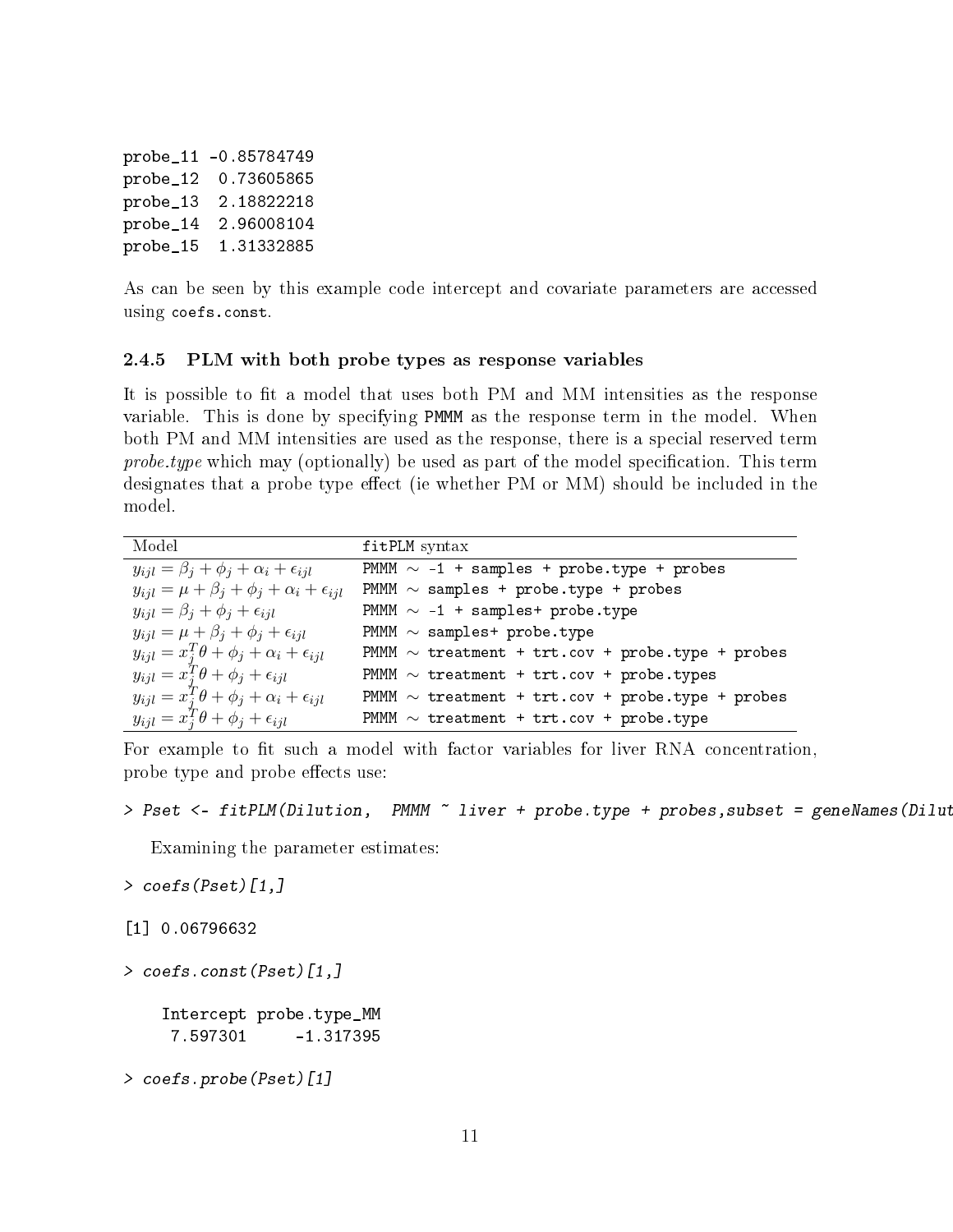\$`1000\_at`

|          | Overall      |
|----------|--------------|
| probe_1  | 1.6712982    |
| probe_2  | 0.1412111    |
| probe_3  | $-2.1775557$ |
| probe_4  | 0.6740782    |
| probe_5  | $-2.0523876$ |
| probe_6  | 2.3925977    |
| probe_7  | $-3.2392634$ |
| probe_8  | $-2.6055623$ |
| probe_9  | $-0.5632586$ |
| probe_10 | $-0.9691117$ |
| probe_11 | $-0.9129540$ |
| probe_12 | $-0.7431879$ |
| probe_13 | 2.7703955    |
| probe_14 | 4.0347865    |
| probe_15 | 1.7050728    |

shows that probe type estimates are also accessed by using coefs.const.

#### <span id="page-11-0"></span>2.4.6 PLM with probe-effects estimated within levels of a chip-level factor variable

It is also possible to estimate separate probe-effects for each level of a chip-level factor variable.

| Model                                                                  | fitPLM syntax                                          |
|------------------------------------------------------------------------|--------------------------------------------------------|
| $y_{ij1} = x_i^T \theta + \alpha_{im} + \epsilon_{ij1}$                | PM $\sim$ treatment: probes + treatment + trt.cov      |
| $y_{ij1} = y_{ij2}\gamma + x_i^T\theta + \alpha_{im} + \epsilon_{ij1}$ | PM $\sim$ MM + treatment + treatment: probes + trt.cov |
| $y_{ijl} = x_j^T \theta + \phi_j + \alpha_{im} + \epsilon_{ijl}$       | PMMM $\sim$ treatment + trt.cov + treatment: probes    |

Fitting such a model with probe effects estimated within the levels of the liver variable is done with:

```
> Pset <- fitPLM(Dilution, PM ~ -1 + liver + liver:probes, subset = geneNames(Dilution)
```
Examining the estimated probe-effects for the first probeset can be done via:

```
> coefs.probe(Pset)[1]
```
\$`1000\_at`

|           |                                 | liver 10: liver 20:   |
|-----------|---------------------------------|-----------------------|
| probe_1   |                                 | 0.45658552 0.18539206 |
| $probe_2$ |                                 |                       |
|           | probe_3 -2.32629757 -2.26742904 |                       |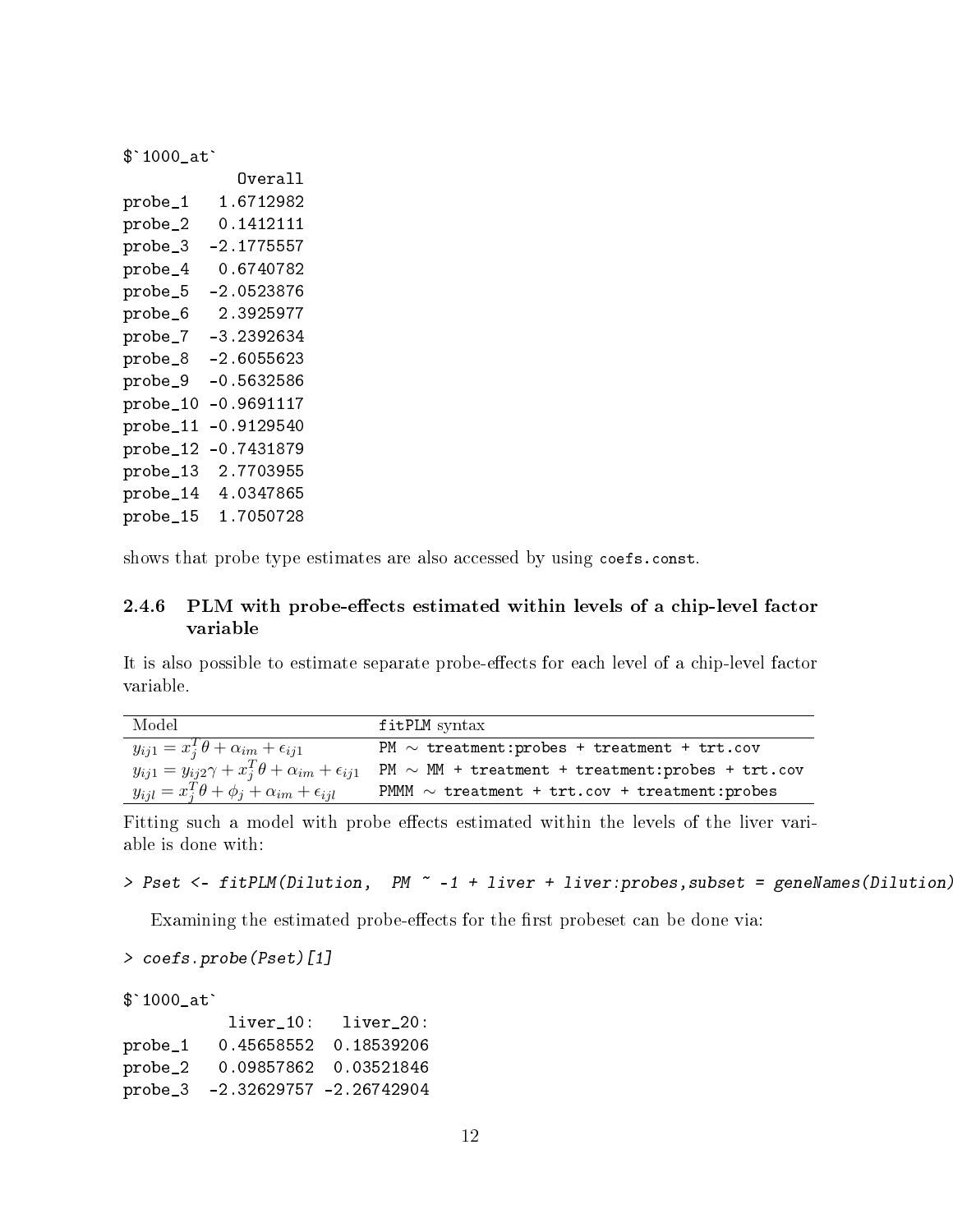| 1.56680474    | 1.44646328    |
|---------------|---------------|
| $-1.79470843$ | $-2.21774179$ |
| 1.41541418    | 1.46642950    |
| $-3.73516433$ | $-3.50762769$ |
| $-1.66741086$ | $-1.29889473$ |
| $-0.02414340$ | 0.07770227    |
| $-0.77865227$ | $-0.47421776$ |
| $-0.95612811$ | $-0.97135598$ |
| 0.37531107    | 0.60090422    |
| 2.46981266    | 2.57311873    |
| 3.54667188    | 3.39711587    |
| 1.63293065    | 1.42011704    |
|               |               |

#### <span id="page-12-0"></span>2.4.7 PLM with probe-effect estimated within probe.type

Probe effects can also be estimated within probe type or within probe type for each level of the primary treatment factor variable.

| Model                                                   | fitPLM syntax                                                                                                          |
|---------------------------------------------------------|------------------------------------------------------------------------------------------------------------------------|
| $y_{ijl} = x_j^T \theta + \alpha_{il} + \epsilon_{ij1}$ | PMMM $\sim$ treatment + trt.cov + probe.type: probes                                                                   |
|                                                         | $y_{ijl} = x_j^T \theta + \alpha_{ilm} + \epsilon_{ij1}$ PMMM $\sim$ treatment + trt.cov + treatment:probe.type:probes |

As an example, use the following code to fit such models and then examine the possible

```
> Pset <- fitPLM(Dilution, PMMM ~ -1 + liver + probe.type:probes,subset = geneNames(Dilution)[1:100])
> coefs.probe(Pset)[1]
> Pset <- fitPLM(Dilution, PMMM ~ -1 + liver + liver:probe.type:probes,subset = genel
> coefs.probe(Pset)[1]
```
#### <span id="page-12-1"></span> $2.4.8$  PLM without chip level effects

It is possible to fit models which do not have any chip-level variables at all. If this is the case, then the probe type effect takes precedence over any probe effects in the model. That is it will be unconstrained.

| Model                                                      | fitPLM syntax                                         |
|------------------------------------------------------------|-------------------------------------------------------|
| $y_{ijl} = \alpha_i + \phi_{jl} + \epsilon_{ijl}$          | PMMM $\sim$ -1 + probe.type + probes                  |
| $y_{i} = \mu + \phi_{i} + \alpha_i + \epsilon_{i}$         | PMMM $\sim$ probe.type + probes                       |
| $y_{ijl} = \phi_l + \alpha_{im} + \epsilon_{ijl}$          | PMMM $\sim$ -1 + probe.type + treatment: probes       |
| $y_{ijl} = \mu + \phi_l + \alpha_{im} + \epsilon_{ijl}$    | PMMM $\sim$ probe.type + treatment: probes            |
| $y_{ijl} = \mu + \phi_{lj} + \alpha_{im} + \epsilon_{ijl}$ | PMMM $\sim$ samples: probe.type + treatment: probes   |
| $y_{ijl} = \mu + \phi_{lm} + \alpha_{im} + \epsilon_{ijl}$ | PMMM $\sim$ treatment: probe.type + treatment: probes |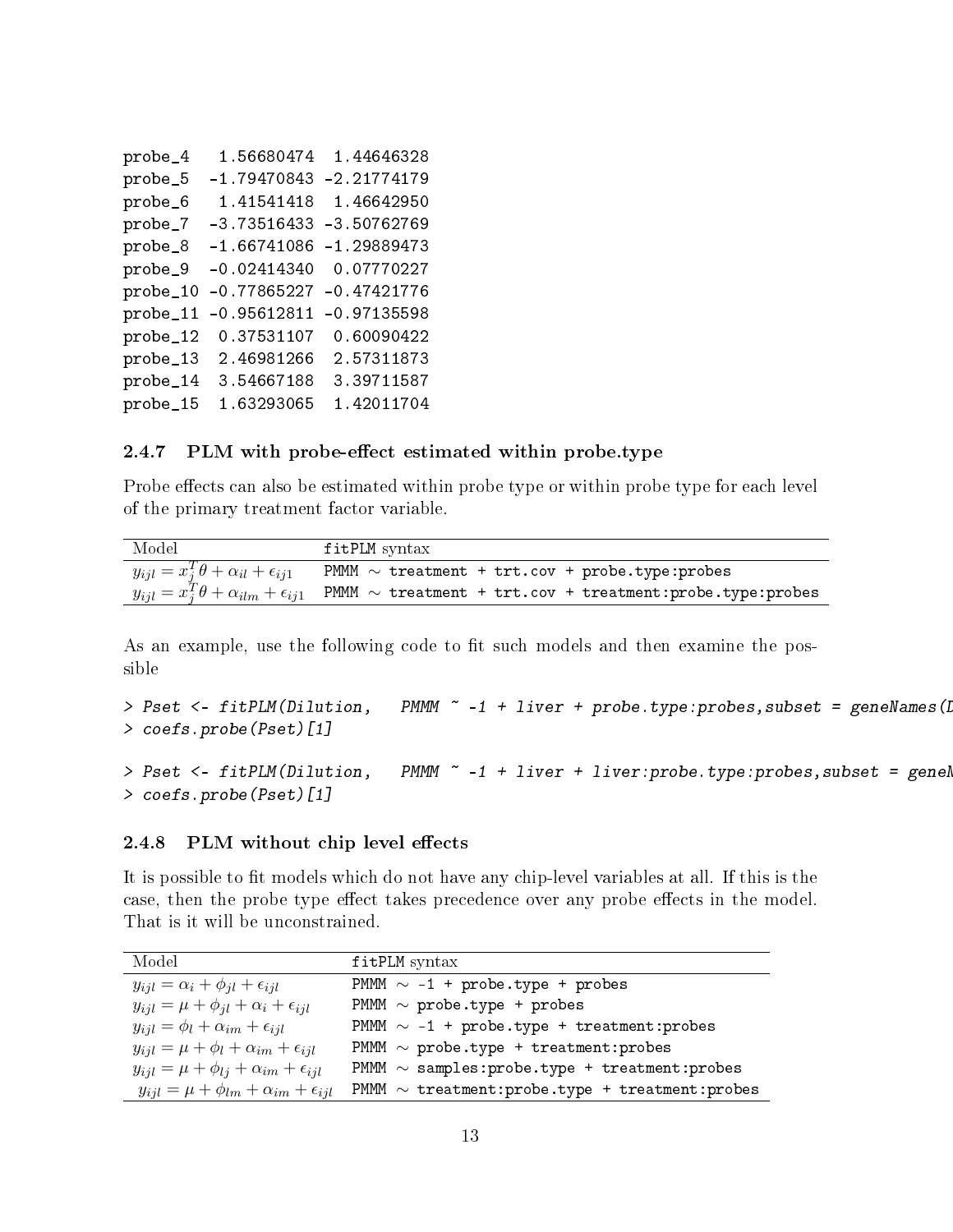#### <span id="page-13-0"></span>2.4.9 PLM with only probe-effects

It is also possible to fit models where only probe effects alone are estimated.

| Model                                                     | fitPLM syntax                      |
|-----------------------------------------------------------|------------------------------------|
| $y_{ij1} = \alpha_i + \epsilon_{ij1}$                     | PM $\sim$ -1 + probes              |
| $y_{ij1} = \mu + \alpha_i + \epsilon_{ij1}$               | PM $\sim$ probes                   |
| $y_{ij1} = alpha_{im} + \epsilon_{ij1}$                   | PM $\sim$ -1 + treatment: probes   |
| $y_{ij1} = \mu + (\theta \alpha)_{im_i} + \epsilon_{ij1}$ | PM $\sim$ treatment: probes        |
| $y_{ij2} = \alpha_i + \epsilon_{ij2}$                     | MM $\sim$ -1 + probes              |
| $y_{ij2} = \mu + \alpha_i + \epsilon_{ij2}$               | MM $\sim$ probes                   |
| $y_{ij2} = \alpha_{im} + \epsilon_{ij2}$                  | MM $\sim$ -1 + treatment: probes   |
| $y_{ij2} = \mu + \alpha_{im} + \epsilon_{ij2}$            | MM $\sim$ treatment: probes        |
| $y_{ijl} = \alpha_i + \epsilon_{ijl}$                     | PMMM $\sim$ -1 + probes            |
| $y_{ijl} = \mu + \alpha_i + \epsilon_{ijl}$               | PMMM $\sim$ probes                 |
| $y_{ijl} = \alpha_{im} + \epsilon_{ijl}$                  | PMMM $\sim$ -1 + treatment: probes |
| $y_{ijl} = \mu + \alpha_{im} + \epsilon_{ijl}$            | PMMM $\sim$ treatment: probes      |

#### <span id="page-13-1"></span>2.4.10 Constraints

These are the constraints that will be imposed to make the models identifiable (when needed):

| Parameter      | Constraints                                                                                  | Default                            |
|----------------|----------------------------------------------------------------------------------------------|------------------------------------|
| $\beta_i$      | $\sum_{j=0}^{J} \beta_i = 0$ or $\beta_1 = 0$<br>$\sum_{l=1}^{2} \phi_l = 0$ or $\phi_1 = 0$ | $\beta_1=0$                        |
| Φı             |                                                                                              | $\phi_1=0$                         |
| $\phi_{lj}$    | $\sum_{l=1}^{2} \phi_{lj} = 0$ or $\phi_{1j} = 0$                                            | $\phi_{1j}=0$                      |
| $\phi_{lm}$    | $\sum_{l=1}^{2} \phi_{lm} = 0$ or $\phi_{1m} = 0$                                            | $\phi_{1m}=0$                      |
| $\alpha_i$     | $\sum_{i=0}^{I} \alpha_i = 0$ or $\alpha_1 = 0$                                              | $\sum_{i=0}^{I} \alpha_i = 0$      |
| $\alpha_{im}$  | $\sum_{i=0}^{I} \alpha_{im} = 0$ or $\alpha_{1m} = 0$                                        | $\sum_{i=0}^{i=0} \alpha_{im} = 0$ |
| $\alpha_{il}$  | $\sum_{i=0}^{I} \alpha_{il} = 0$ or $\alpha_{1l} = 0$                                        | $\sum_{i=0}^{I} \alpha_{il} = 0$   |
| $\alpha_{ilm}$ | $\sum_{i=0}^{I} \alpha_{ilm} = 0$ or $\alpha_{1lm} = 0$                                      | $\sum_{i=0}^{I} \alpha_{ilm} = 0$  |

In general, there is a general hierarchy by which items are left unconstrained:

 $intercept$  >  $t$ reatment > sample > probe.type > probes

the highest term in this hierarchy that is in a particular model is always left unconstrained, everything else will be constrained. So for example a model containing probe.type and probe effects will have the probe.type effects unconstrained and the probe effects constrained.

Constraints are controlled using the constraint.type argument which is a vector with named items should be either "contr.sum" or "contr.treatment". The names for this vector should be names of items in the model.

> data(Dilution)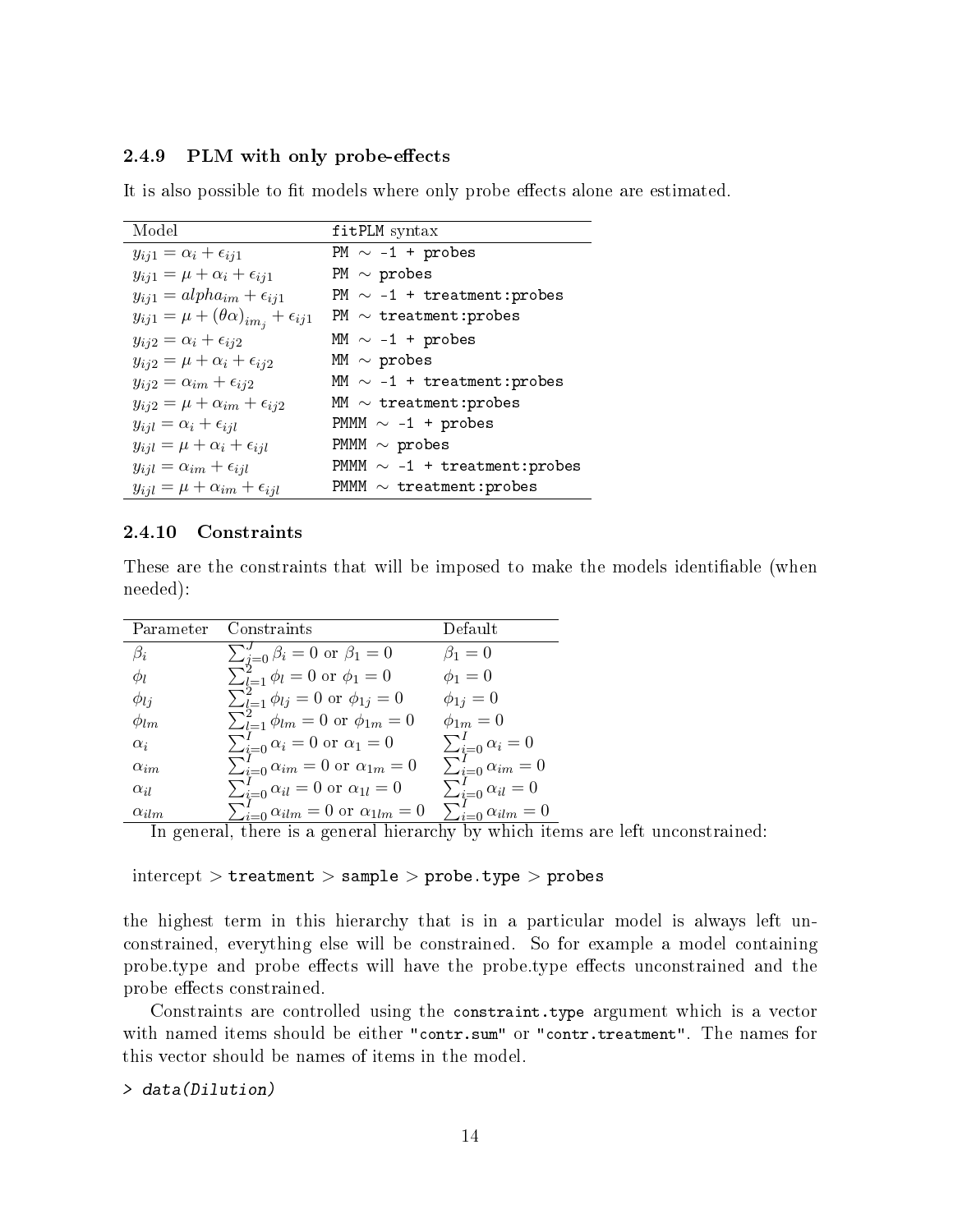```
> ##FIXME: remove next line
> Dilution = updateObject(Dilution)
> Pset <- fitPLM(Dilution, model = PM \tilde{ } probes + samples,constraint.type=c(samples="con
Warning: No default constraint specified. Assuming 'contr.treatment'.
> coefs.const(Pset)[1:2]
[1] 7.633951 5.368074
> coefs(Pset)[1:2,]
                20A 20B
1000_at 0.03532897 0.008747425
1001_at -0.02135238 0.033203170
                 10A
1000_at -0.005110253
1001_at -0.033062279
```
## <span id="page-14-0"></span>3 How long will it take to run the model fitting procedures?

It may take considerable time to run the fitPLM function. The length of time it is going to take to run the model fitting procedure will depend on a number of factors including:

- 1. CPU speed
- 2. Memory size of the machine (RAM and VM)
- 3. Array type
- 4. Number of arrays
- 5. Number of parameters in model

It is recommended that you run the fitPLM function only on machines with large amounts of RAM. If you have a large number of arrays the number of parameters in your model will have the greatest effect on runtime.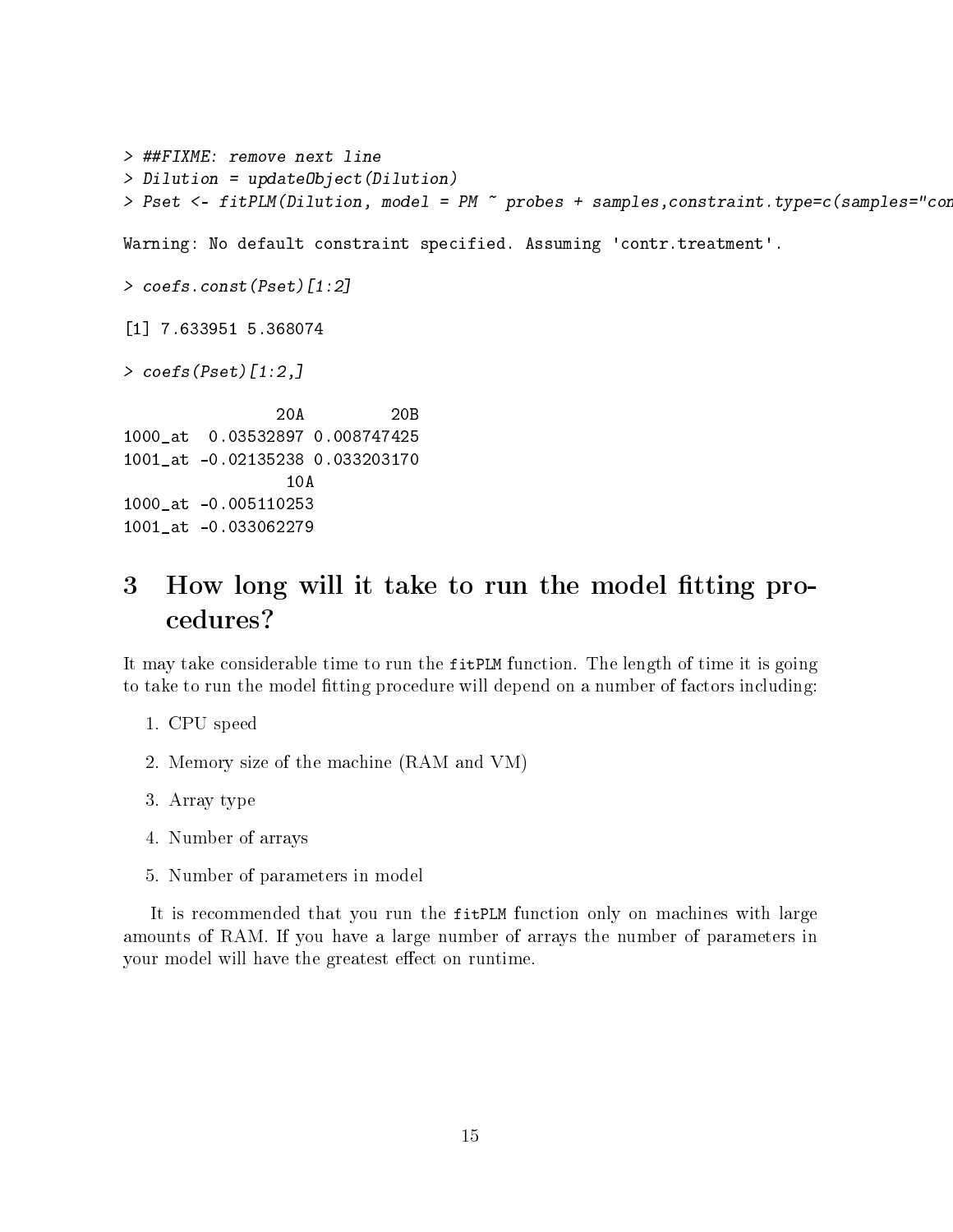## <span id="page-15-0"></span>4 Dealing with the PLMset object

As previously mentioned, the results of a call to fitPLM are stored in a PLMset object. There are a number of accessor functions that can be used to access values stored in a PLMset including:

- coefs and se: access chip-level factor/covariate parameter and standard error estimates.
- $\bullet$  coefs.probe and se.probe: access probe effect parameter and standard error estimates.
- $\bullet$  coefs.const and se.const: access intercept, MM covariate and probe type effect parameter and standard error estimates.
- weights: access final weights from M-estimation procedure. Note that you may optionally supply a vector of probeset names as a second parameter to get weights for only a subset of probes.
- resids: access residuals. Note that you may optionally supply a vector of probeset names as a second parameter to get residuals for only a subset of probes.
- varcov: access variance matrices.

## <span id="page-15-1"></span>A M-estimation: How fitplm fits models

Suppose we wish to fit the following model

$$
y_i = f(\mathbf{x}_i, \theta) + \epsilon_i \tag{1}
$$

where  $y_i$  is a response variable,  $\mathbf{x}_i$  is a vector of explanatory variables, and  $\theta$  is a vector of parameters to be estimated. An estimator of  $\theta$  is given by

$$
\min_{\theta} \sum_{i=1}^{N} (y_i - f(\mathbf{x}_i, \theta))^2
$$
 (2)

which is the known least squares estimator. In some situations, outliers in the response variable can have significant effect on the estimates of the parameters. To deal with potential problem we need a robust method of tting the model. One such method is known as M-estimation. An M-estimator for this regression, taking into account scale, is the solution of

$$
\min_{\theta} \sum_{i=1}^{N} \rho\left(\frac{y_i - f(\mathbf{x}_i, \theta)}{s}\right) \tag{3}
$$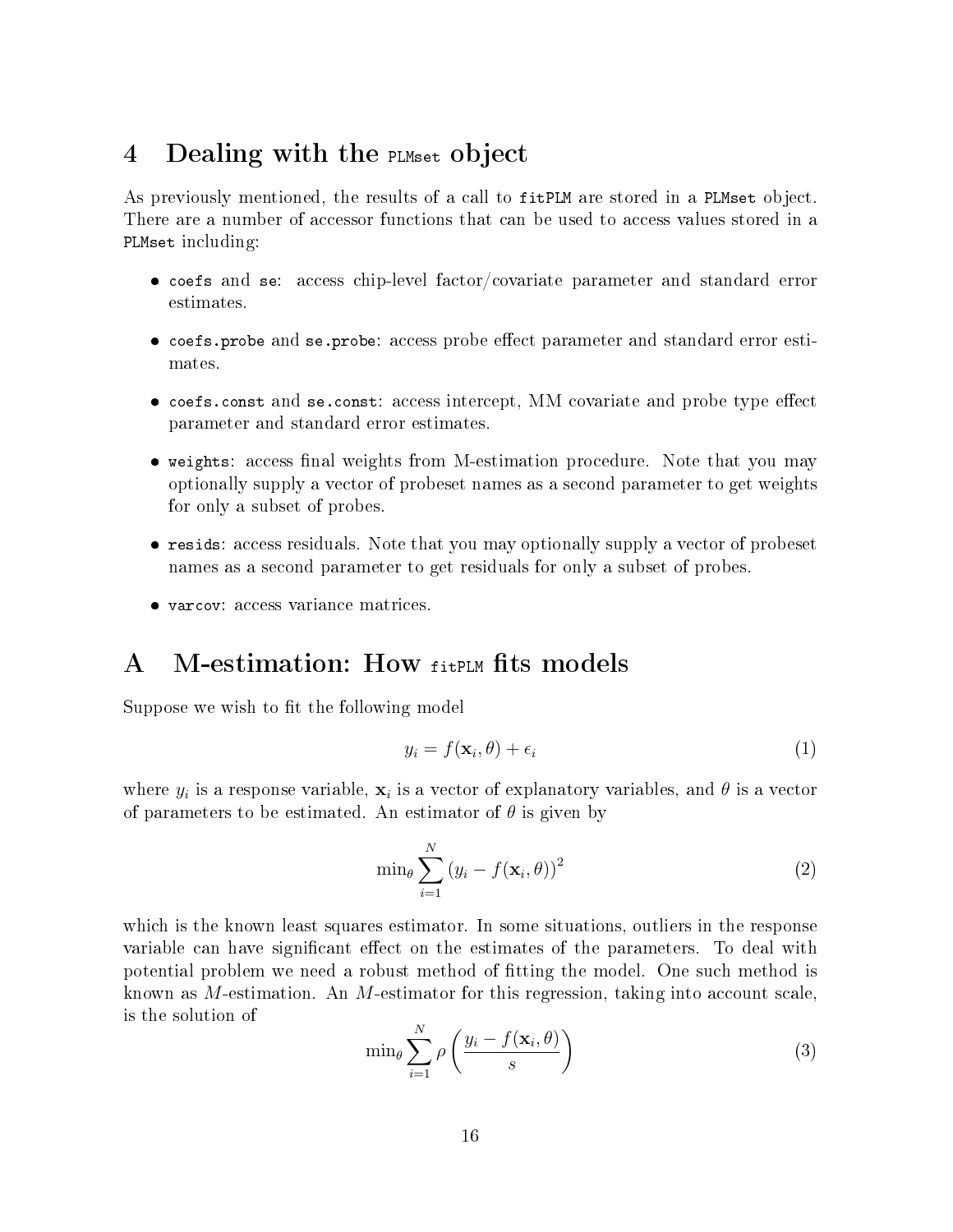where  $\rho$  is a suitable function. Reasonable properties for  $\rho$  include symmetry  $\rho(x)$  =  $\rho(-x)$ , a minimum at  $\rho(0) = 0$ , positive  $\rho(x) \geq 0 \,\forall x$  and increasing as the absolute value of x increases, i.e.  $\rho(x_i) \ge \rho(x_j)$  if  $|x_i| > |x_j|$ . Furthermore, there the need to estimate s, where s is a scale estimate. One approach is to estimate both s and  $\theta$  using a system of equations. The approach that we use is to estimate  $s$  using the median absolute deviation (MAD) which provides a robust estimate of scale. The above equation leads to solving

$$
\sum_{i=1}^{N} \psi\left(\frac{y_i - f(\mathbf{x}_i, \theta)}{s}\right) = 0.
$$
\n(4)

where  $\psi$  is the derivative of  $\rho$ . Note that strictly speaking, for robustness,  $\psi$  should be bounded. Now define  $r_i = \frac{y_i - f(x_i, \theta)}{s}$  $s^{(x_i,\theta)}$  and a weight function  $w(r_i) = \frac{\psi(r_i)}{r_i}$ . Then the previous equation can be rewritten as

$$
\sum_{i=1}^{N} w(r_i) r_i = 0
$$
\n(5)

which is the same as the set of equations that would be obtained if we were solving the iteratively re-weighted least squares problem

$$
\min \sum_{i}^{N} w\left(r_i^{(n-1)}\right) r_i^{(n)^2} \tag{6}
$$

where the superscript  $(n)$  represents the iteration number. More details about M-estimation can be found in [Huber](#page-18-0)  $(1981)$ . Tables [1](#page-17-0) and [2](#page-17-1) describe the various different weight functions and associated default constants provided by fitPLM.

## <span id="page-16-0"></span>B Variance Matrix and Standard error estimates for

#### fitPLM

[Huber](#page-18-0) [\(1981\)](#page-18-0) gives three forms of asymptotic estimators for the variance-covariance matrix of parameter estimates  $\hat{b}$ .

$$
\kappa^2 \frac{\sum \psi^2 / (n - p)}{\left(\sum \psi' / n\right)^2} (X^T X)^{-1} \tag{7}
$$

$$
\kappa \frac{\sum \psi^2/(n-p)}{\sum \psi'/n} V^{-1}
$$
\n(8)

$$
\frac{1}{\kappa} \frac{\sum \psi^2}{n-p} V^{-1} \left( X^T X \right) V^{-1} \tag{9}
$$

where

$$
\kappa = 1 + \frac{p}{n} \frac{\text{Var}(\psi')}{E \psi'} \tag{10}
$$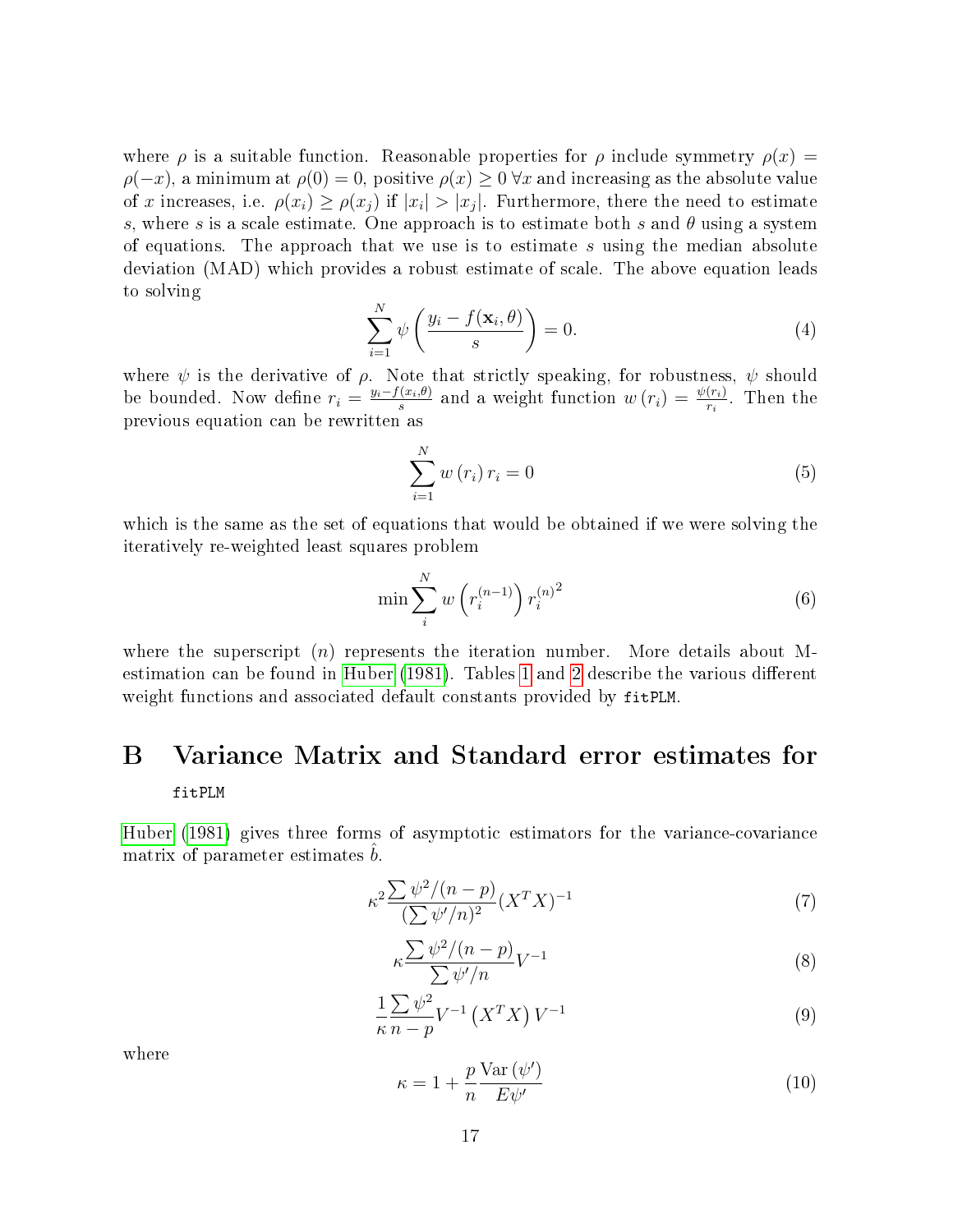| Method                                                                        | $\rho(x)$                                                                                                                                                        | $\psi(x)$                   | w(x)                          |
|-------------------------------------------------------------------------------|------------------------------------------------------------------------------------------------------------------------------------------------------------------|-----------------------------|-------------------------------|
| Huber $\begin{cases} \text{if }  x  \leq k \\ \text{if }  x  > k \end{cases}$ | $x^2/2$                                                                                                                                                          | $\boldsymbol{x}$            |                               |
|                                                                               | $k( x -k/2)$                                                                                                                                                     | ksgn(x)                     | $\frac{k}{ x }$               |
| fair                                                                          | $c^2\left(\frac{ x }{c}-\log\left(1+\frac{ x }{c}\right)\right)$                                                                                                 | $\frac{x}{1+\frac{ x }{c}}$ | $\frac{ x }{1+\frac{ x }{a}}$ |
| Cauchy                                                                        | $\frac{c^2}{2} \log (1 + (x/c)^2)$                                                                                                                               | $\frac{x}{1+(x/c)^2}$       | $\frac{1}{1+(x/c)^2}$         |
| Geman-McClure                                                                 | $rac{x^2/2}{1+x^2}$                                                                                                                                              | $\frac{x}{(1+x^2)^2}$       | $\frac{1}{(1+x^2)^2}$         |
| Welsch                                                                        | $\begin{array}{c} \frac{c^2}{2}\left(1-\exp{\left(-\left(\frac{x}{c}\right)^2\right)}\right)\\ \frac{c^2}{6}\left(1-\left(1-(x/c)^2\right)^3\right) \end{array}$ | $x \exp(-(x/c)^2)$          | $\exp(-(x/c)^2)$              |
| Tukey $\begin{cases} \text{if }  x  \leq c \\ \text{if }  x  > c \end{cases}$ |                                                                                                                                                                  | $\int x (1-(x/c)^2)^2$      | $\int (1-(x/c)^2)^2$          |
|                                                                               | $\frac{c^2}{6}$                                                                                                                                                  |                             |                               |
| $\int \text{if }  x  \leq k\pi$ $\int \text{if }  x  > k\pi$<br>Andrews       | $\int k^2(1-\cos(x/k))$<br>  2k <sup>2</sup>                                                                                                                     | $k\sin(x/k)$                | $\frac{\sin(x/k)}{x/k}$       |
|                                                                               |                                                                                                                                                                  |                             | $\Omega$                      |

<span id="page-17-0"></span>Table 1:  $\rho,\,\psi$  and weight functions for some common M-estimators.

| Method  | Tuning Constant |
|---------|-----------------|
| Huber   | 1.345           |
| fair    | 1 3 9 9 8       |
| Cauchy  | 2.3849          |
| Welsch  | 2.9846          |
| Tukey   | 4.6851          |
| Andrews | 1.339           |

<span id="page-17-1"></span>Table 2: Default tuning constants ( $k$  or  $c$ ) for M-estimation  $\rho$ ,  $\psi$  and weight functions.